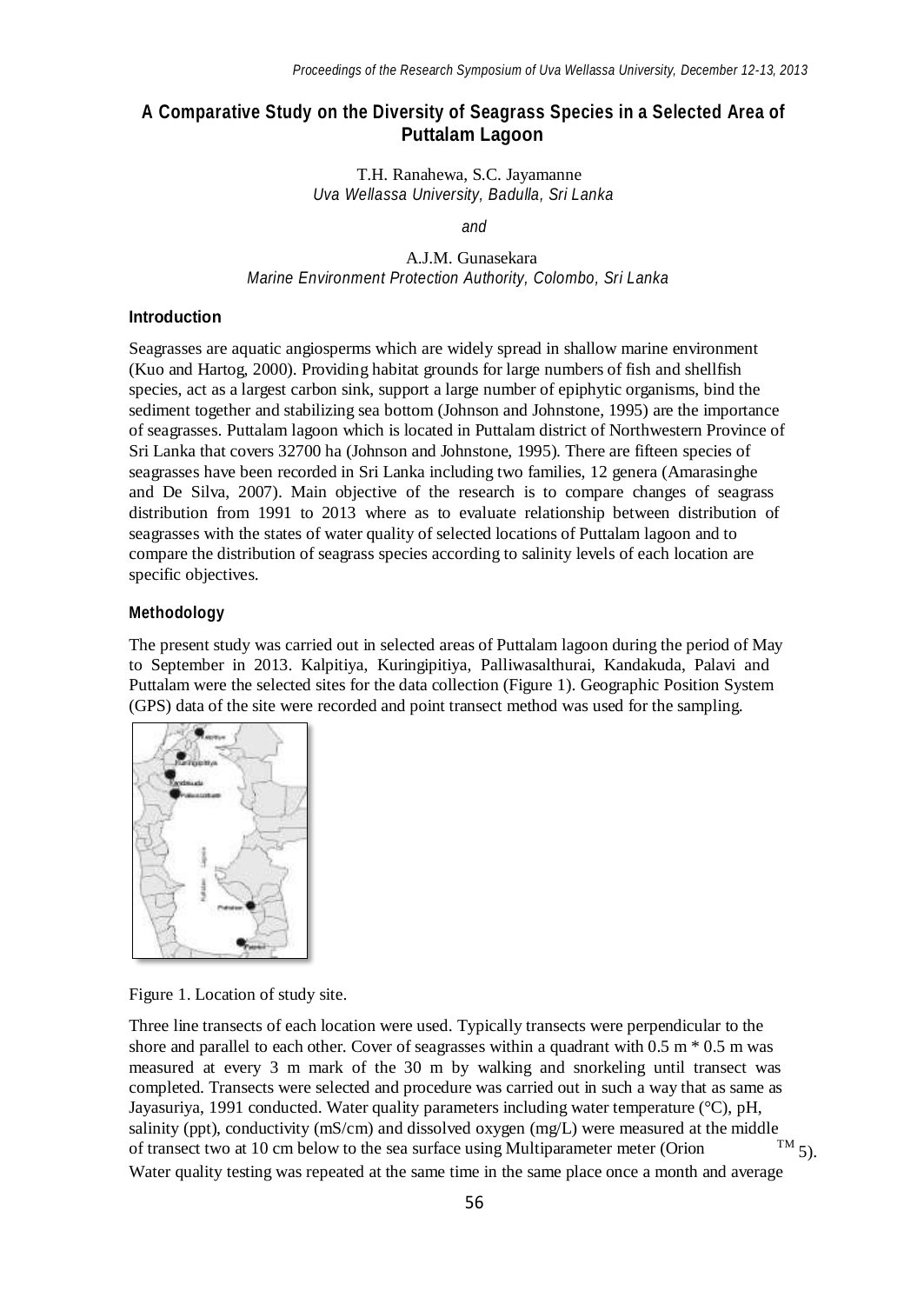values were calculated. Same procedure was repeated in other selected locations. Average abundance of seagrass distribution of three transects were calculated. Diversity of seagrass species of each sites were calculated using Shannon - Weiner diversity index. Comparision was conducted using analysis of variance (ANOVA). Percentage abundance of each species were calculated by dividing six sites into two regions as Northwestern and Southeastern according to Jayasuriya, 1991 and compared with the values recorded by Jayasuriya, 1991. Linear regression was conducted to find out relationship between seagrass distribution and water quality parameters.

#### **Results**

Comparison of percentage abundance values of seagrasses in 1991 and 2013 in Northwestern region and Southeastern region indicated that there was a statistical significant different (p< 0.05) between seagrass distribution in 1991 and 2013 in both regions (Table 2). Although *Enhalus acroides*, *Thalassia hemprichii*, *Syringodium isoetifolium*, *Cymodocea rotundata*, *Cymodocea serrulata,* had been recorded in 1991 in Southeastern region those have not been recorded during present study. Statistically significant relationship was found between relative abundance of *Enhalus acroides* and water temperature. There is a relationship between relative abundance of *Cymodocea serrulata, Syringodium isoetifolium* and *Halodule uninervis* (wide variety) and pH of water. There is a relationship between relative abundance of *Halophila decipiens* and Dissolved oxygen content of water.

|                          | <b>Sites</b> |           |                |                |                    |        |        |                |        |        |        |        |
|--------------------------|--------------|-----------|----------------|----------------|--------------------|--------|--------|----------------|--------|--------|--------|--------|
| Species                  |              |           | $\overline{c}$ |                | 3                  |        | 4      |                | 5      |        | 6      |        |
|                          | А            | B         | А              | B              | А                  | B      | А      | В              | A      | B      | А      | B      |
| Enhalus acroides         | $^{+}$       | $^{+}$    | $^+$           | $^{+}$         | $^+$               | $^{+}$ | $^+$   | $^+$           |        |        |        |        |
| Thalassia hemprichii     | $^{+}$       |           | $^{+}$         | $\overline{+}$ | $\overline{+}$     | ۰      | $^{+}$ | $^{+}$         | $^{+}$ |        |        |        |
| Cymodocea rotundata      | $^{+}$       |           |                |                | $\hspace{0.1mm} +$ | $^{+}$ |        |                |        |        |        |        |
| Cymodocea serrulata      | $^{+}$       | $\ddot{}$ | $+$            | $\overline{+}$ |                    | ۰      | $^{+}$ | $\overline{+}$ |        |        |        |        |
| Halodule uninervis       | $^{+}$       |           |                | $\overline{+}$ | $^{+}$             | $^{+}$ | $^{+}$ |                | $^+$   |        | $^{+}$ | $^{+}$ |
| Syringodium isoetifolium |              | $^{+}$    | $^{+}$         | $\overline{+}$ |                    |        |        | $^+$           |        |        |        |        |
| Halophila ovalis         | $^{+}$       |           | $^+$           |                | $^{+}$             | $+$    | $^{+}$ | $+$            | $+$    | $^{+}$ | $^{+}$ | $^{+}$ |
| Halophila decipiens      |              |           |                |                |                    |        |        |                |        |        |        |        |

| Table 2. Seagrass species recorded in 1991 and 2013. |  |  |  |  |
|------------------------------------------------------|--|--|--|--|
|------------------------------------------------------|--|--|--|--|

1- Kalpitiya, 2- Kuringipitiya, 3- Paliwasalthurai, 4- Kandakuda, 5- Palavi, 6- Puttalam. A – 1991,  $B - 2013$ . (+) = recorded species and (-) = not recorded species



Figure 2. Bar charts for seagrass species distribution in Northwestern region and Southeastern region in 1991 and 2013. *Enhalus acroides* (EA), *Thalassia hemprichii* (TH), *Halodule uninervis* (HU), *Syringodium isoetifolium* (SI), *Cymodocea rotundata* (CR), *Cymodocea serrulata* (CS), *Halophila ovalis* (HO) and *Halophila decipiens* (HD).